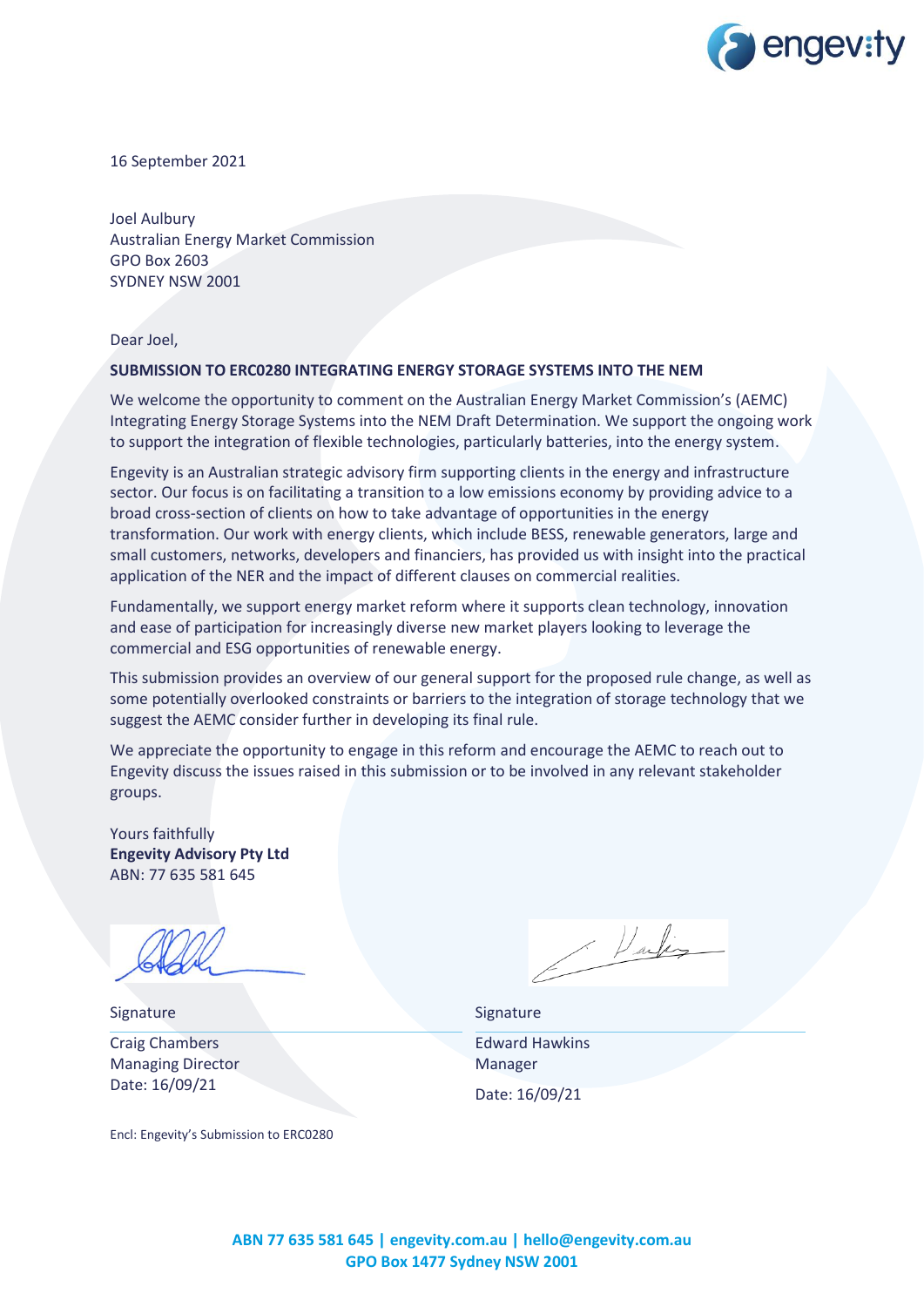## **1.0 OUR SUPPORT OF THE PROPOSED RULE**

Engevity generally supports the proposed rule change due to its benefits to both the efficiency of the modern energy system (decreasing costs to consumers), as well as its support of the transition to a low emissions, high value economy.

Engevity believes this rule would **benefit end consumers** in the following key ways:

- Better integration of storage supports the growth in the connection of low cost, low emissions VRE.
- Batteries in particular can provide security services, improving system outcomes for both plant and consumers. Creation of a new registration categories could mean, in the future, scheduling of storage for system security can better planned.
- Reliability also increases with the increase of dispatchable energy, storage will be essential to transition away from the retiring thermal fleet.

Engevity sees the cost of implementation of the reforms as reasonable and notes that c. \$20m is negligible compared to the billions of dollars currently being invested in storage technology in the NEM.

Engevity also highlights its specific support of this rule change in **facilitating an energy transition to 100% renewables:**

- We support the AEMC and AEMO draft decision to recognise and support energy storage as part of integrated energy systems in the NEM. It will better reflect the combined services available from bi-directional energy resources as will be increasingly common in the future grid.
- Supporting the uptake of storage is vital for supporting both operating and commercial environment for further VRE uptake and transition.
- Regarding DC coupled IRPs, the commission's decision to allow participants to choose how their IRPs are classified is welcome and will provide participants with flexibility to pursue innovative business models.

While we support the proposed rule, we believe there are potential improvements that can be made to further support the integration of storage into the NEM and increase its benefits to end consumers and the energy transition.

# **2.0 FURTHER ISSUES THE PROPOSED RULE SHOULD CONSIDER**

Engevity considers that the draft rule may leave some issues unsolved that should be considered in developing the final rule. These issues generally relate to complexities or uncertainties surrounding the draft rule that could discourage adoption of storage technologies.

The AEMC should look to reduce all barriers to energy transition; any disincentives for storage technology will delay uptake of renewables and system support for the grid. This will have economic impacts on end-users through higher energy bills, lower security and reliability over the longer term, and through the multifarious impacts of climate change in Australia and beyond.

Engevity steps through these further issues below.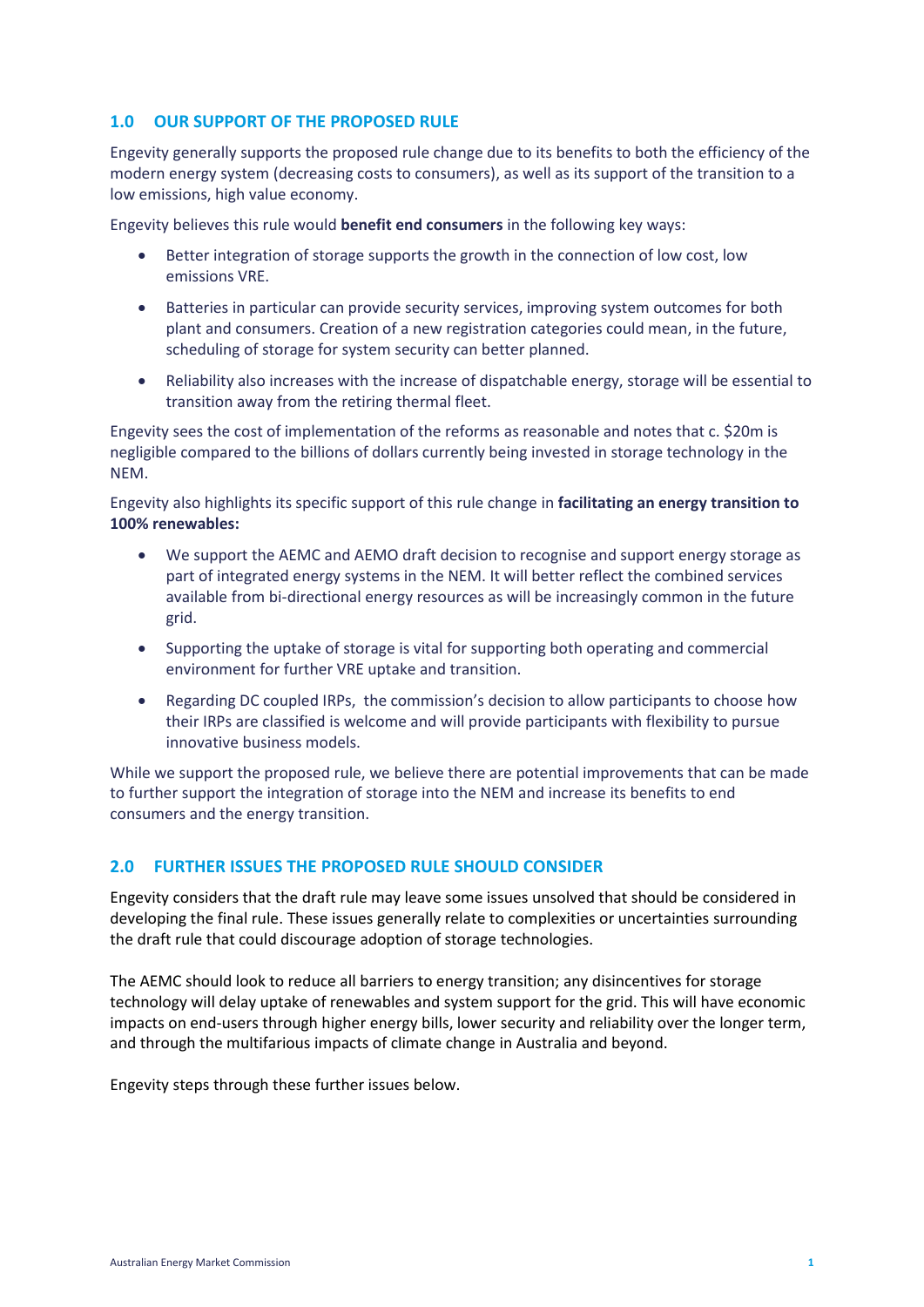### **Retrospective application:**

- The rule will be difficult to retrospectively apply, especially where financing and offtake arrangements differ between the wind/solar plant and the BESS in currently collocated systems. This will be a substantial challenge to existing plant being required to re-register their storage under this rule, and may result in collocated plant still be registered separately.
- Engevity is uncertain the extent to which performance standards would have to be reassessed following the re-registering of existing plant.

### **DUoS and TUoS:**

- Under transmission pricing arrangements, there are no TUOS charges for storage, whereas distribution pricing arrangements impose TUOS and DUOS charges for the load component. This results in inconsistent charging arrangements between transmission and distribution and may result in less optimal location of storage.
- Engevity supports the principle that a BESS should pay net TUOS as a function of its import/export regime, although subject to how the rule change is implemented, a NSP can simply change the bias from variable to fixed network charges and recover what it wishes from an IRP. However, applying gross TUOS rather than net TUOS to a BESS will erode project economics and limit market uptake, which is counter-productive to an IRP concept.

### **GPS:**

- The proposed approach to Performance Standards is unchanged in that this will remain at the Connection Point as defined in the relevant Connection Agreement. Engevity believes there is a missed opportunity to address issues relating to Performance Standards for both existing plant as well as new projects. **Overall, the expected application of the GPS to storage following this rule change is very unclear and we would appreciate the AEMC considering this further and providing further explanation.**
	- o **Modifications to Existing Plant** For example an existing project that wishes to add a Battery Energy Storage System (BESS) likely has to re-negotiate previously agreed Performance Standards as per the 5.3.9 process in the NER even for even a relatively small BESS. Renegotiating Performance Standards is a costly and time-consuming process in the NEM and increases the time required to bring online new generation. A preferable rule would be to allow the option of having separate of performance standards for the IR and leave previously agreed Performance Standards unchanged.

Engevity acknowledges that reopening GPS to integrate a BESS retrospectively is not always necessary. We have had experience negotiating to change the POC from a G2N to a N2N connection, established an embedded network and did not have to reopen the GPS providing the combined PV and BESS did not adjust the previously agreed GPS – ie a parent/child concept.

o **New IRP** – Assessing performance at the Connection Point requires complex power system analysis and assessment under various operating conditions depending on the number of technologies.

Performance defined behind the connection point at the terminals of each technology type would be a much simpler approach to developing Performance Standards as well as demonstrating compliance. Note that some clauses can still be assessed at the Connection Point however (eg S5.2.5.3, S5.2.5.4, S5.2.8 etc) so the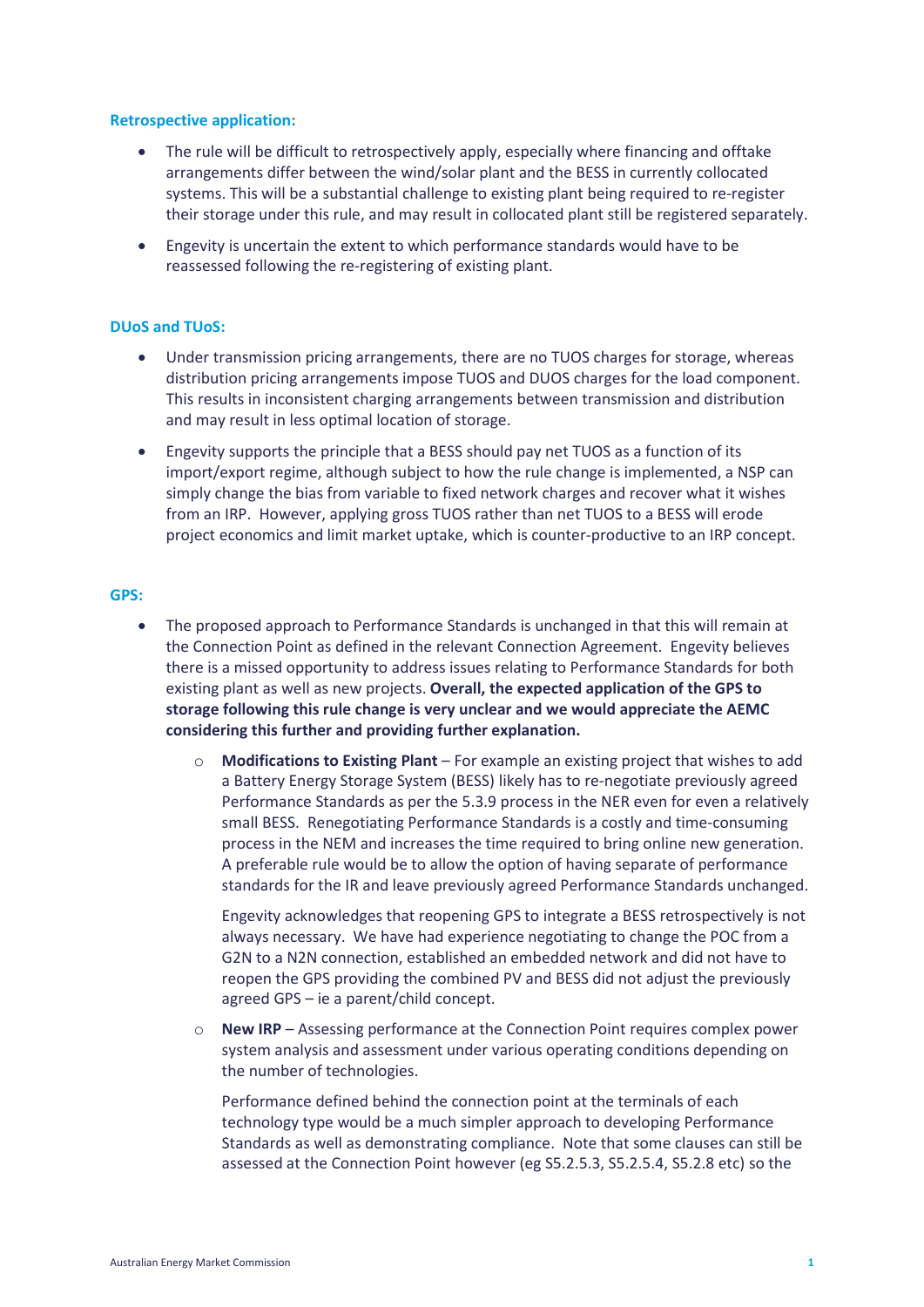approach does not need to be 'all or nothing' and can be assessed on a clause by clause basis.

The Commission's determination mentions that Performance Standards could be at the Connection Point or location other than the connection point (with AEMO agreement). This is not correct in that performance under S5.2.5 is set at the connection point, except for S5.2.5.5 which has provision to agree performance at the unit terminals with AEMO approval.

Engevity is concerned that these GPS issues add complexity to connections, discouraging take up of storage.

## **MLFs:**

• Engevity questions how MLFs will be established for IRPs. Currently, MLF is calculated based on an assumed or historic generation profile, which is reasonably predictable for wind and solar, but add in a BESS and that dispatch profile will change daily if the IRP is responding to market signals. Engevity understands that IRPs will have input and output MLFs applied, but suggests that the AEMC should consider a different MLF for dispatch and settlement as it is counter-productive to forecast a 5-min dispatch schedule to determine an IRP's generation profile when it exists to respond to market signals.

### **Scheduling and bids of IRP:**

- How will AEMO manage dispatch of an IRP? If every IRP is responding to market signals every 5-minutes, this will be hugely disruptive and likely collapse the price signals those IRPs sought to capitalise on. Engevity is keen to understand how intraday re-bidding is managed.
- As a future consideration, the AEMC should be give thought to how energy storage should be scheduled in an energy only market. Unlike other dispatchable generation, energy storage is not continuously dispatchable and chasing a high or negative price event may limit the usefulness of energy storage as a market outcome.

#### **Future markets:**

• It would be interesting to understand how an IRP with a storage component can play in the ESB's proposed Capacity Market, accepting this has not yet been adopted by AEMO/AEMC. Engevity believes we should be looking to future proof the IRP concept for at least those known proposals. Similarly, if the IRP is intended to increase the uptake of VRE and storage, it is important to know how services like synthetic inertia and FFS will be valued.

### **Thermal plant:**

• Engevity acknowledges that an existing thermal plant such as coal/gas can qualify as an IRP if integrated with other technologies. As their capacity factor diminishes they have surplus connection capacity which can accommodate VRE and a BESS, and/or the thermal generator provides firming/sleeving behind the meter. While thermal plant could take advantage of this rule change for their own gain, this would not be a good outcome for the energy transition and only serve to prolong coal/gas, resulting worse net outcomes for consumers.